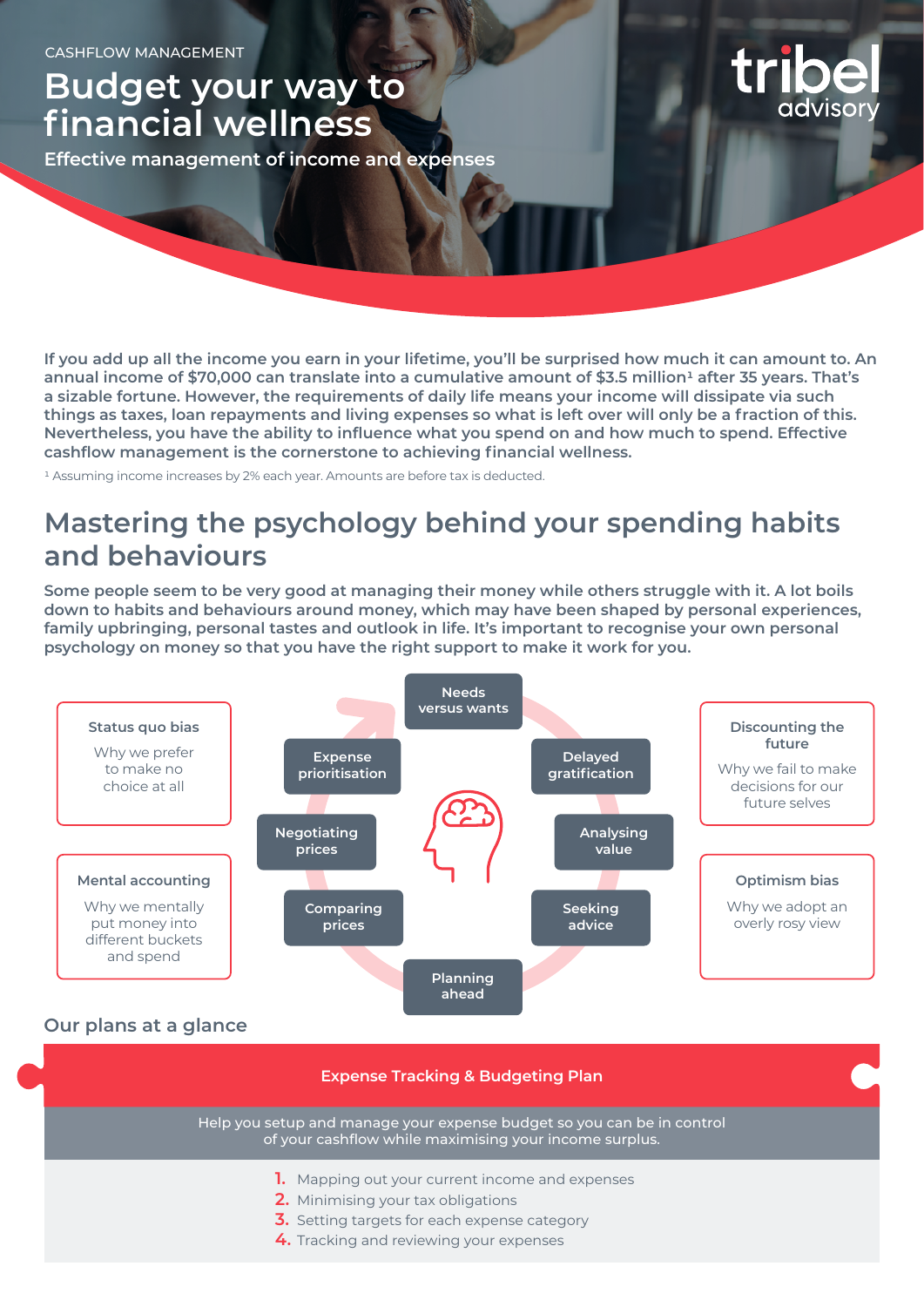## **1. Mapping out your current income and expenses**

**The first step in taking control of your finances is to work out how much income you receive from all sources and where the money is spent.** 



# **2. Minimising tax obligations**

**A good way to improve your income surplus is to explore ways to reduce your tax obligations. The diagram below illustrates 3 avenues to achieve this.**



### **3. Setting targets for each expense category**

**Once you map out your current income and expenses and have the right setup to minimise your tax obligations, the next step is to set targets for each expense category. This is typically achieved by setting up a budget.**

Common expense categories can include:









**Entertainment Groceries Transport & Auto Insurance & Financial Home & Utilities**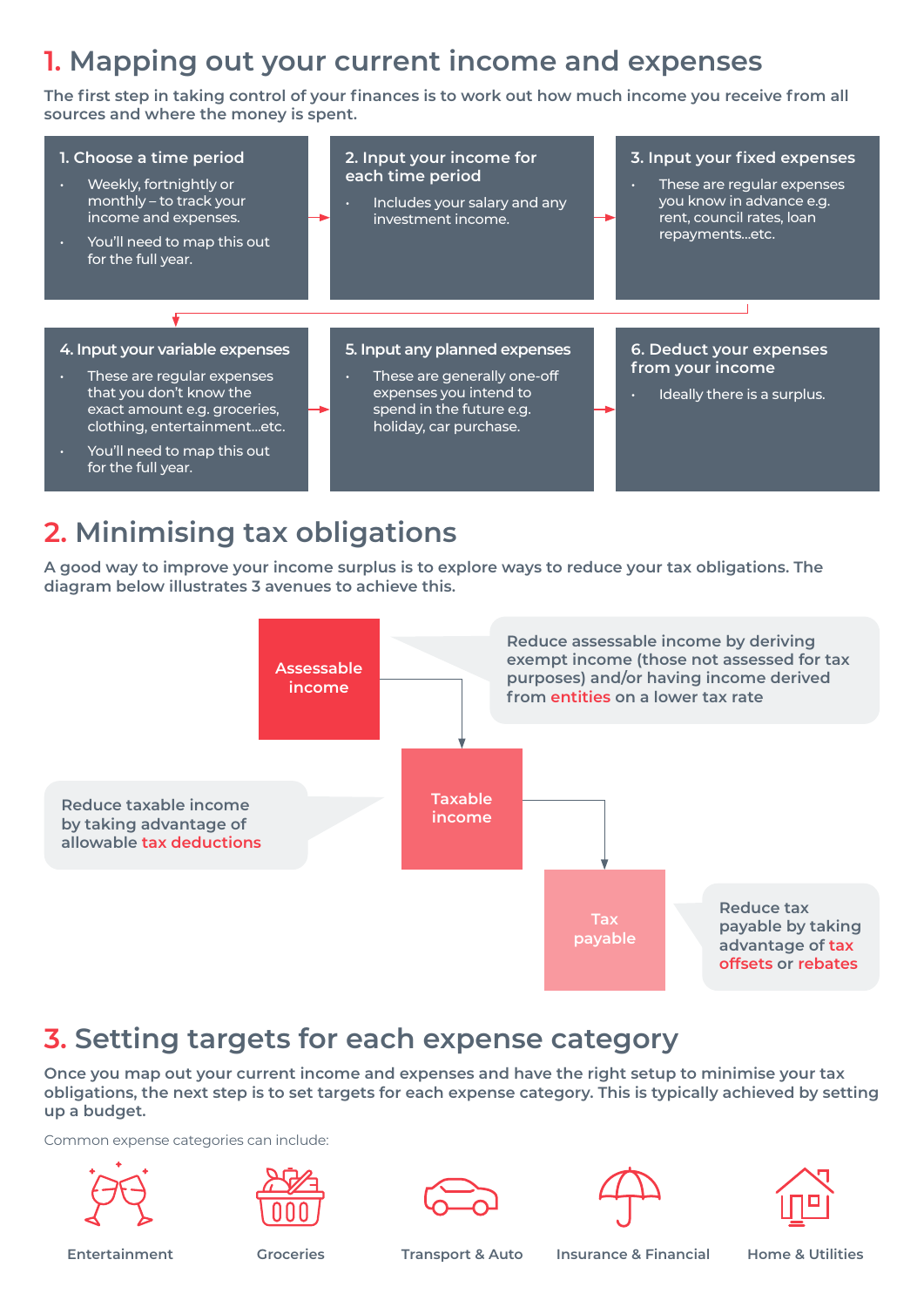### **Budgeting for adversity**

**In your current expenses and budget, its most likely you allocated money for car insurance, private health insurance and home and contents insurance. But what if you got injured or became ill and can't work? What if you pass away, will your family be ok?** 

Unfortunately, adversity can strike any time, usually when we least expect it. Therefore, it's important to budget for these contingencies. Common strategies can include setting aside money for:



This can be used for emergencies and unexpected expenses.

Provides a lump sum of money if you pass away.



**Cash reserve Life insurance Income protection insurance**

Provides a regular income if you cannot work due to illness or injury.



**Trauma insurance Total and** 

Provides a lump sum of money if you are diagnosed with an illness or condition.



**permanent disability insurance**

Provides a lump sum of money if you suffer an illness or injury which causes permanent disability.

### **Budgeting for wealth creation and the future**

#### **In your budget, it's important to allocate money for things that you need in the future. For example:**

- **•** Future retirement when you can no longer work or don't want to work
- **•** Planned expenses whether for a holiday, buying new car or new home

Setting aside money for such thing as retirement is most beneficial when it's done early, as the example below shows:



Even though Brenda is investing a higher monthly amount and a higher total amount, her accumulated savings at age 65 is less than half of Bronwyn's. The key difference here is the power of compounding. By starting earlier, Bronwyn has allowed her money to be invested for longer and therefore working much harder for her. It therefore pays to start earlier – quite literally.

Consider setting up a regular savings plan via direct debit from your bank account to ensure the process is automatic without you needing to remember each time.